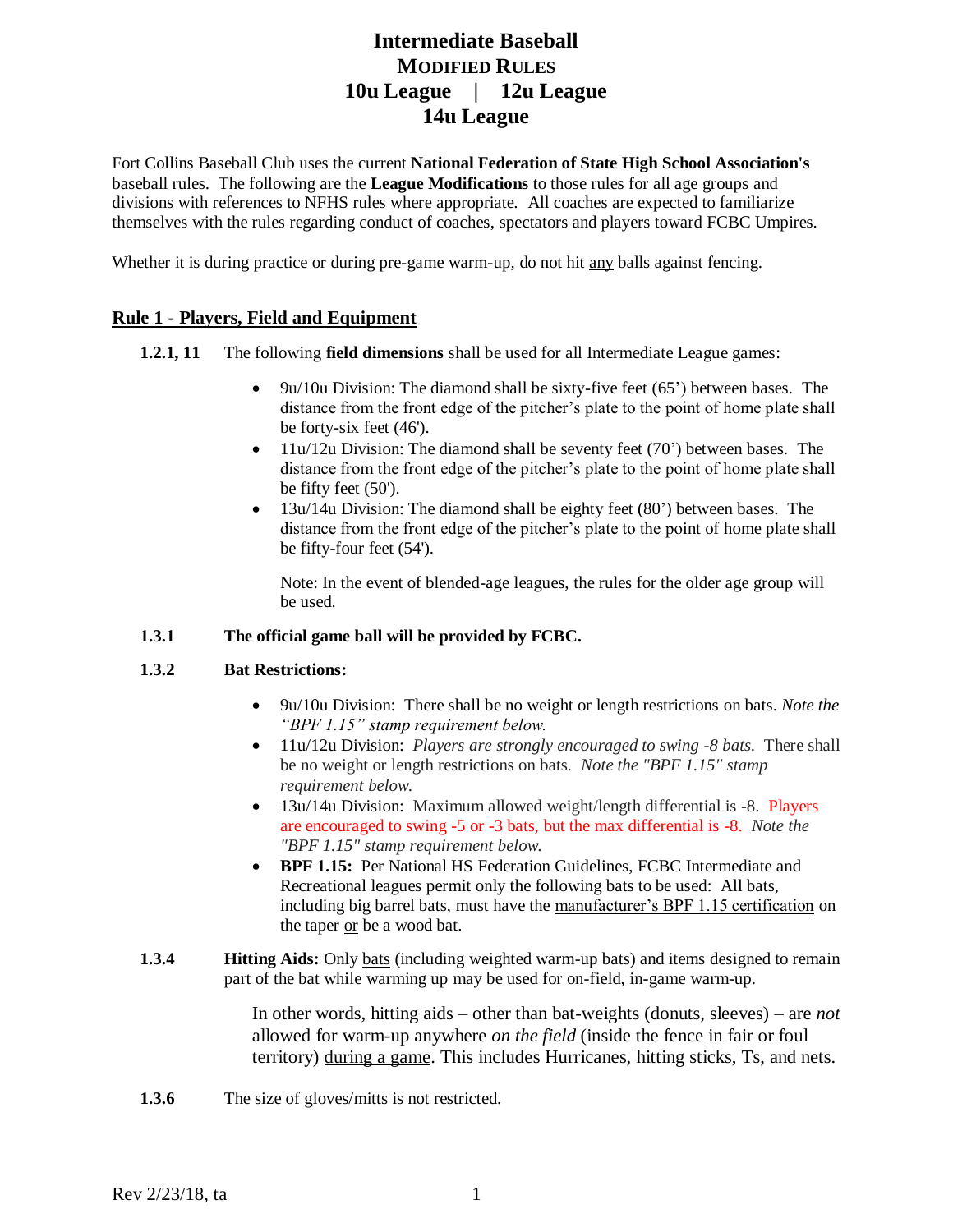**1.4.1** Metal Cleats are not allowed.

#### **1.5 It is strongly recommended that every player wears a protective cup.**

- **1.5.1** It is mandatory for on-deck batters, batters, runners, and retired runners to wear a batting helmet that meets the NOCSAE standard. A player base-coach is required to wear a batting helmet.
- **1.5.4** All catchers' helmets must have full ear protection (dual ear flaps). The mask must have an attached throat protector. **All male catchers must wear protective cups.**
- **1.5.11** Non-traditional playing equipment must be reviewed by the League commissioner(s) before it will be permitted.
- **1.5.12** Jewelry shall not be worn (See 3.3.1d) except for religious or medical medals (taped and worn under the uniform).

### **Rule 2 - Playing Terms and Definitions**

**2.4.3** An intentional base on balls may be given by the defensive team by having its catcher or coach request the umpire to award the batter first base. This may be done before pitching to the batter or on any ball and strike count. The ball shall be declared dead before making the award.

In this situation, the pitcher is not required to throw four called balls.

- **2.17.1a Innings** (see also 4.2.2a, 4.2.2b) **- All Divisions:** Games will consist of six (6) innings.
- **2.19 The Infield Fly Rule** is in effect.

#### **Rule 3 - Substituting, Coaching, Bench and Field Conduct, Charged Conferences**

**3.1.1 Substituting:** On defense, free substitution shall be allowed. All players will play – at minimum – every other inning. Each player should be allowed to play one full defensive inning in the infield within the first three innings.

> Base-runners may only be substituted in the case of injury. In such case, the player who made the last batted out may be inserted for an injured base-runner.

> Late Players: In the situation where a player is late arriving for a game, whether this is pre-announced to the coach or not, the player shall still be allowed to play. Offensively, the late player is placed at the last spot in the line-up (because we bat the entire roster, a late player may not be used merely as a substitute for another player). Defensively, the player may be freely substituted.

> **Benching and Ejection:** If a *coach* elects to remove a player from the game due to misconduct, an automatic out will be charged in the batting order. If a player is ejected from the game by the *Umpire,* an automatic out will be charged in the batting order for each of the ejected player's subsequent at bats.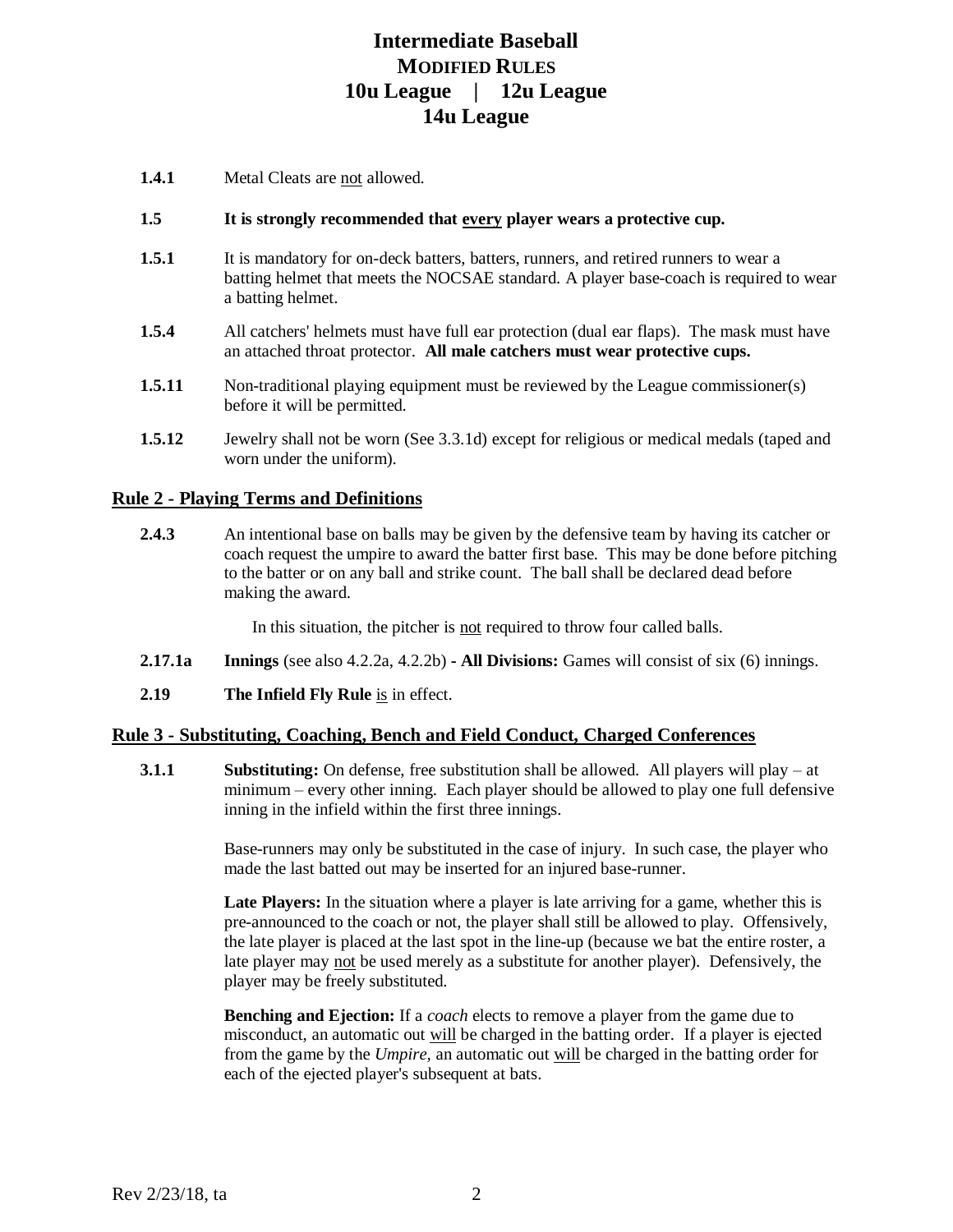- **3.1.2 Pitcher Re-Entry:** Only the starting pitcher will be allowed re-entry as a pitcher and this only once per game. If the starting pitcher was removed due to use of all mound visits / defensive conferences, no re-entry is allowed. A starting pitcher who is re-entered is still bound by the League Pitching Restrictions as outlined below (Rule 6.1.6).
- **3.1.4** On offense the batting order shall contain the entire roster of players present.
- **3.1.5** Injury **Removal:** If a player is forced to leave the game due to injury or illness, an automatic out will not be charged in the batting order.

If a player is removed from the game due to injury while the team is on offense, the player who made the last batted out shall be inserted as a courtesy runner.

With any injury that requires the removal of a player from a game, the player must have written or witnessed permission from a parent (or legal guardian) to resume play.

**3.2.1 Coach Uniform:** Coaches are not required to be in team uniform. However, coaches must wear athletic attire that corresponds to the team's uniform colors. Players and coaches will show respect for the game by wearing league issued or approved baseball hats bill-forward except while playing catcher.

### **3.3.1c, m Throwing Bats**

Due to safety concerns, we reiterate the following NFHS rule as written:

- A coach, player, substitute, attendant or other bench personnel shall not:
	- c. carelessly throw a bat
		- Penalty: … the umpire shall issue a warning to the coach of the team involved and the next offender on that team shall be ejected …
	- m. deliberately throw a bat, helmet, etc.

Penalty: The umpire shall eject the offender from the game.

We insert the following rules (3.3.1g, and j) not as modifications, but as clear reminders to coaches.

#### **3.3.1g Bench and Field Conduct**

**A Coach, player, substitute, attendant or other bench personnel shall not: commit any unsportsmanlike act to include, but not limited to,**

### **6. any member of the coaching staff who was not the head coach (or designee) in 3.2.4 leaves the vicinity of the dugout or coaching box to dispute a judgment call by an umpire.**

The rules further state: For the head coach, the duties of controlling the dugout and team behavior includes being both accountable and responsible for the actions of assistant coaches and all other team personnel … the head coach is the only coach responsible for communications with umpires, and it is not the role of the assistant coach to dispute or appeal play situations and rulings. (p.65, Points of Emphasis, paragraph 2)

PENALTY: The umpire shall eject the offender from the game, unless the offense is judged to be of a minor nature. The umpire may warn the offender and later eject the offender if the offense is repeated.

**FCBC Reserves the right to suspend any assistant coach who violates this rule.**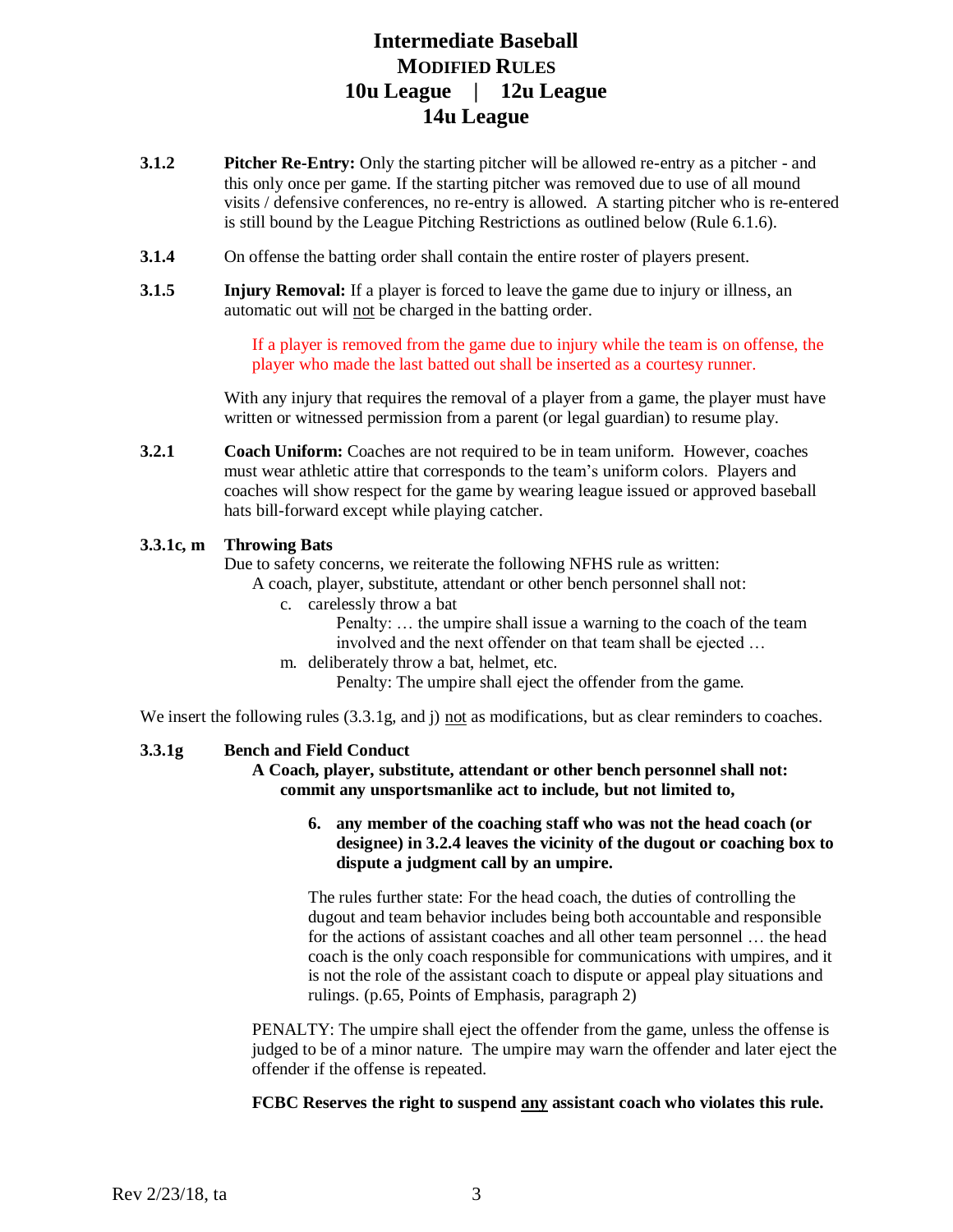**3.3.1j A Coach, player, substitute, attendant or other bench personnel shall not:** 

**be outside the designated dugout (bench) or bullpen area if not a batter, runner, on-deck batter, designated coach in the coach's box or one of the nine players on defense.**

When your team is on Offense you are allowed two base-coaches (3.3.1). When your team is on Defense the entire coaching staff should be in the dugout.

Every effort should be made to have pitchers warm-up outside of the field of play. In the event that this is not possible, Pitchers/Catchers that are warming up within the foul area of the ball field must have a protective-player (another player or coach with a glove) positioned between them and the field of play.

**3.3.1p** Use of tobacco or tobacco-like products within 250 feet of the dugout is prohibited for all players, coaches, and team personnel (scorekeepers, attendants, etc.). Offenders shall be ejected immediately upon discovery, and the league may impose additional sanctions.

### **Rule 4 - Starting and Ending a Game**

Note: Dugouts are first-come, first-claimed. *Don't let this become a pointless source of dispute.*

- **4.1.1** The umpire-in-chief shall decide if the grounds and conditions are suitable for play at game-time. Every effort will be made by umpires to start the game even if it necessitates a delay of up to thirty (30) minutes.
- **4.1.3 A team may start and end the game with 8 players** and an automatic out will not be charged for the missing ninth player. Free substitution shall be allowed on defense. In a 6 inning game, all players shall play a minimum of 3 complete defensive innings. The batting order shall contain the entire roster of players present.

**No On-Field Pre-Game Warm-Up:** *No* on-field pre-game warm-up. Teams are encouraged to practice ground balls in foul territory and/or fly balls in the outfield. Pitchers may warm-up ("bullpen") pre-game in foul territory or outside of the field.

#### **4.2.1 Ending a Regulation Game**

Games shall start and end on time. A game shall consist of six innings or **1 hour and 45 minutes**, unless the game is tied, in which case Rule 4.2.2a (Extra Innings) is applied.

The game clock starts immediately at the conclusion of the umpire/coach pre-game conference. A new inning begins the instant the third out is made in the bottom half of the previous inning. *No new inning shall start after the time limit has expired.* 

The game ends when one team is ahead after the completion of regulation innings; or, time has expired (if time expires and the home team is ahead, the game is over); or, after the Mercy Rule is applied, or, if the game is 'Called' (4-2-3); or, if applicable, Tie-Breaking Provisions produce a winner.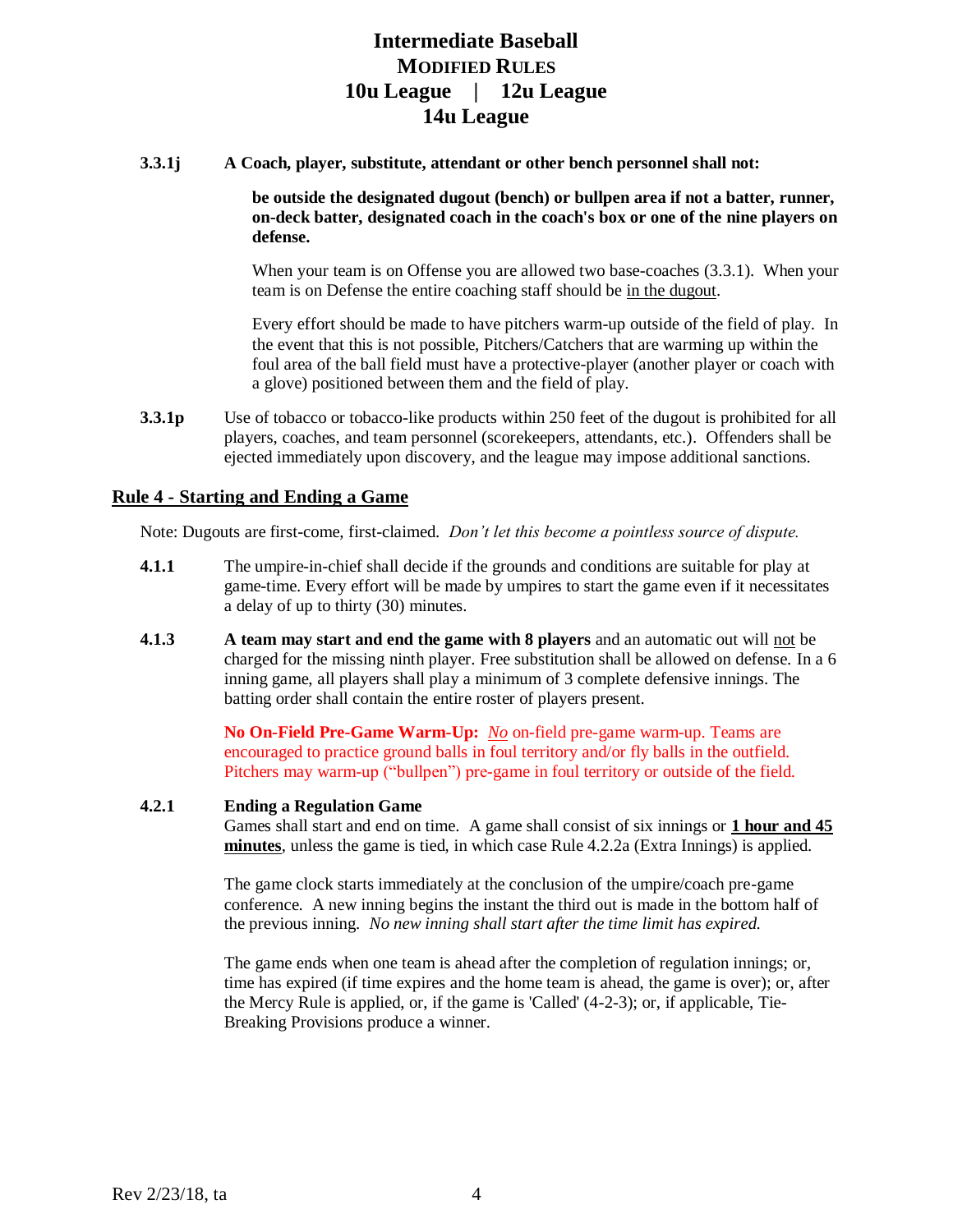**4.2.2 Mercy Rules:** The following rules will be in effect for all Divisions and all League games: The game will end if after two (2) complete innings either team is ahead by 20 runs (or  $1\frac{1}{2}$  if the home team is ahead); or if after three (3) complete innings either team is ahead by 15 runs (or 2½ innings if the home team is ahead); or if after five (5) complete innings either team is ahead by 10 runs (or  $4\frac{1}{2}$  innings if the home team is ahead).

### **Extra Inning:** Tie-Breaker

- "Extra Inning" definition: An inning that is played in order to break a tie. This may include an inning played beyond the prescribed number of game innings (as specified under 2.17.1a) or an inning started after the one-hour and forty-five minute (1:45) time limit in order to break a tie. Once the first extra inning begins, the (1:45) time limit no longer applies.
- During the extra inning the last scheduled batter for that inning will be placed on second base. There will be zero (0) outs to start the inning.
- The maximum number of extra innings allowed is one (1). If a game's outcome has not been decided at the end of the extra inning, the game will be scored as a tie, and treated as a complete game.

### **4.2.3 Called Game**

If weather or darkness interferes with play so that the game is called (ended) by the umpire, it is a regulation game if *either* **55 minutes or three (3) full innings** / **2.5 innings if home team is ahead** have been played. Otherwise, the game is considered an incomplete game and will be rescheduled to "start over" on a new date.

If a regulation game is called when the teams have not had an equal number of complete turns at bat, the score shall be the same as it was at the end of the last completed inning; except that if the home team in its half of the incomplete inning, scores a run (or runs) which equals or exceeds the opponent's score the final score shall be as recorded when the game is called. Considering the stipulations above, if a regulation game is called when the score is tied, the game will be recorded as a tie.

Additional conditions under which an umpire may "call" (end) a game:

- When a subsequent game on the same field is officially scheduled to begin.
- When any other valid condition exists which prohibits the game from continuing, (e.g., park rule stating no play is allowed after a certain time). Any such ground rules should be discussed in the pre-game conference, if known in advance.
- **4.2.4 Suspended Game:** There are no Suspended Game provisions.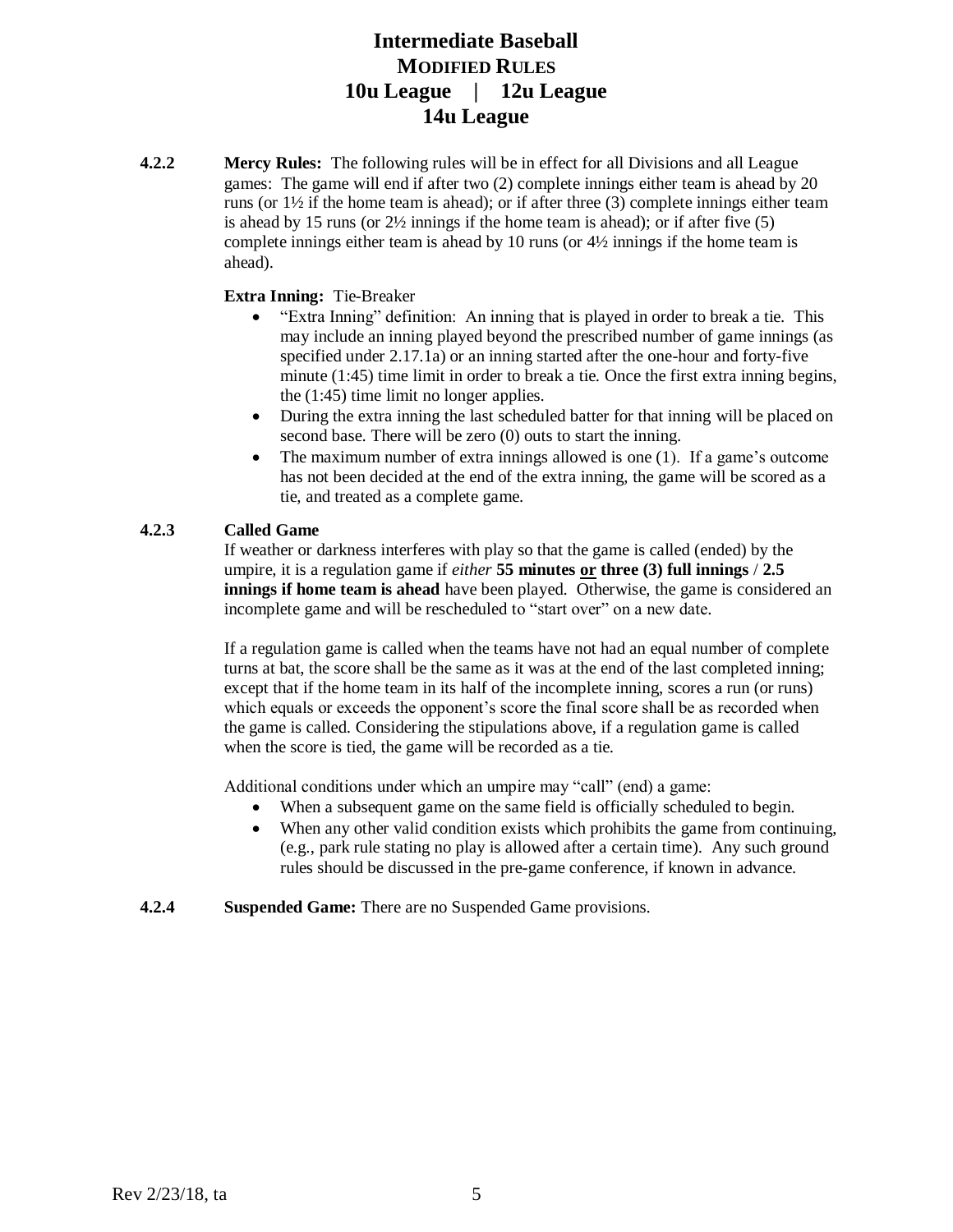- **4.4.1 Forfeited Games:** A game shall be forfeited to the offended team by the umpire (or the League) when a team:
	- Is unable to provide at least eight (8) players to start a game.
	- Is unable or unwilling to participate in the resumption of any suspended game or in any game that has been rescheduled by the League Administration.
	- If all of a team's approved league coaches are ejected.
	- If neither team shows up for a game. Teams must play all games on the published League Schedule. If both teams fail to show up for a scheduled game, each team will be credited a loss and no score will be entered.
- **4.4.2** Forfeited games will be scored as a 7-0 win for the offended team, and will count in the league standings.
- **4.5 Protested Game:** No protests will be permitted.

## **Rule 6 - Pitching**

**6.1.1-3 Balks:** Balks will be called at all age levels in Intermediate play. (See also 6.2.4-5)

### *Clarification*

**Regarding the "** $3<sup>rd</sup>$  **to**  $1<sup>st</sup>$  **Pick Move" – the Intermediate League follows the current** NFHS rule. Pitchers are allowed to "feint" a throw to  $3<sup>rd</sup>$  Base (while in contact with the pitcher's plate) and then make a move toward another base.

### **6.1.6 Pitching Inning Limits by age division:**

- 9u/10u Division: A maximum daily total of **3 innings per pitcher per day** is allowed; and **5 innings per week**.
- 11u/12u Division: A maximum daily total of **3 innings per pitcher per day** is allowed; and **5 innings per week**.
- 13u/14u Division: A maximum daily total of **3 innings per pitcher per day** is allowed; and **6 innings per week**.

One pitch equals one full inning (no "thirds" of innings).

All totals apply to league play only. *While totals apply to league play only, it is recommended that coaches attempt to follow league restrictions for all games (league and non-league) to ensure the health of all pitchers.*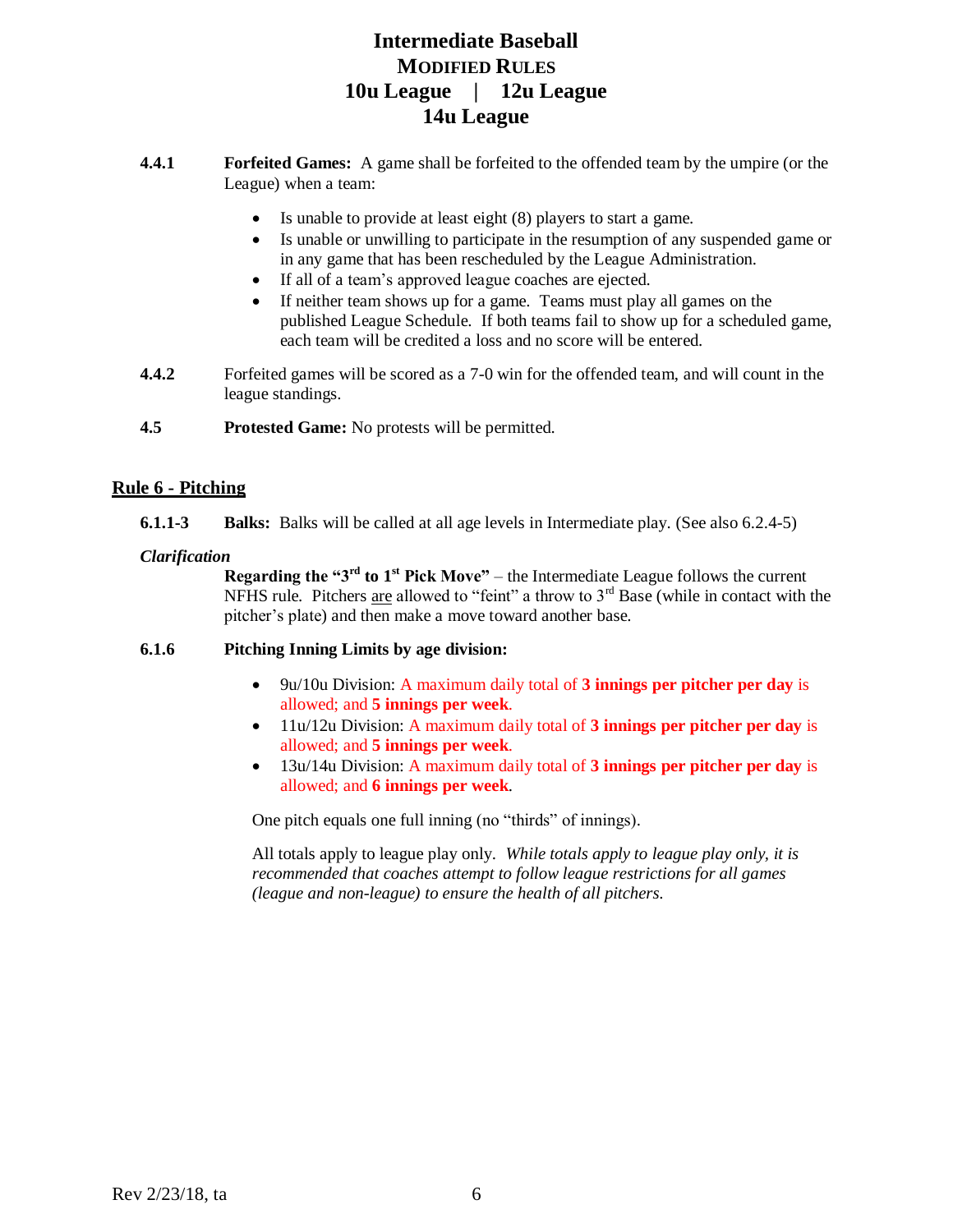### **Rule 8 – Baserunning**

- **8.1.1b The "Dropped 3rd Strike" rule is in effect. A batter becomes a batter-runner as per dropped third strike rules outlined in the NFHS rule book.**
- **8.4.2b1 Any runner is out when he/she … does not legally slide and causes illegal contact …** As point 2 of the rule clearly states, "Runners are never required to slide, but if a runner elects to slide, the slide must be legal." The rule does not say that in order to be a legal play the player must slide. There is no "must slide" rule. The rule is concerned about the intent (legality) of the slide, not the necessity of it. The rule refers *primarily* to trying to intentionally take-out a defensive player at second base. The rule is in place for the safety of the runner and the defensive player.

### **New for 10u as of 2018**

## **No stealing 2nd Base!**

- **Dropped 3rd Strike rules are still in effect.**
- **Bases Loaded, 2 outs, 3-2 count:** All runners can run on the pitch (result) *won't* be a stolen base).
- Aside from the situation immediately above, **runner at 1B may only run when ball is batted or move up when forced** *(e.g., walk, balk, hit by pitch, dropped 3rd Strike with 2 outs).* Runner at 1B may not advance on errant throws such as pitcher pickoff moves, catcher throws, fielder throws, etc.
- **Penalty for Attempting to Steal 2B:** *delayed dead ball* **– defense can choose their preferred outcome after the play.** Result of play OR "dead ball" and all runners return to bases / no pitch. First offense  $=$  warning issued to team; second offense by any 1B runner from that team during the remainder of the game is an Out (1B runner is out) if the defense chooses the "delayed dead ball" option.
- *This modification applies to 10u Intermediate only. 10u baserunners may steal any other base, but may not steal 2nd Base. 10u baserunners, including runners at 1B, may leadoff and can be picked off by the defense. Runner at 1B will advance on a Balk by the pitcher.*

## **FCBC Additional Rules and Protocol**

**No Alcohol at Team Functions:** Any use of alcohol by team personnel – before games, at tournaments, team parties, or any other functions where the players are present – is prohibited.

**Entering of Game Scores on the FCBC Website:** The coach of the winning team is responsible for entering the game score and pitchers' innings. This is done on the FCBC website using the "Coach Access" login. If a game score for a completed game is not entered within 24 hours after the start of the game it will be scored as a 0-0 tie. That tie will become part of both teams' record for determining end-of-season playoff seeding.